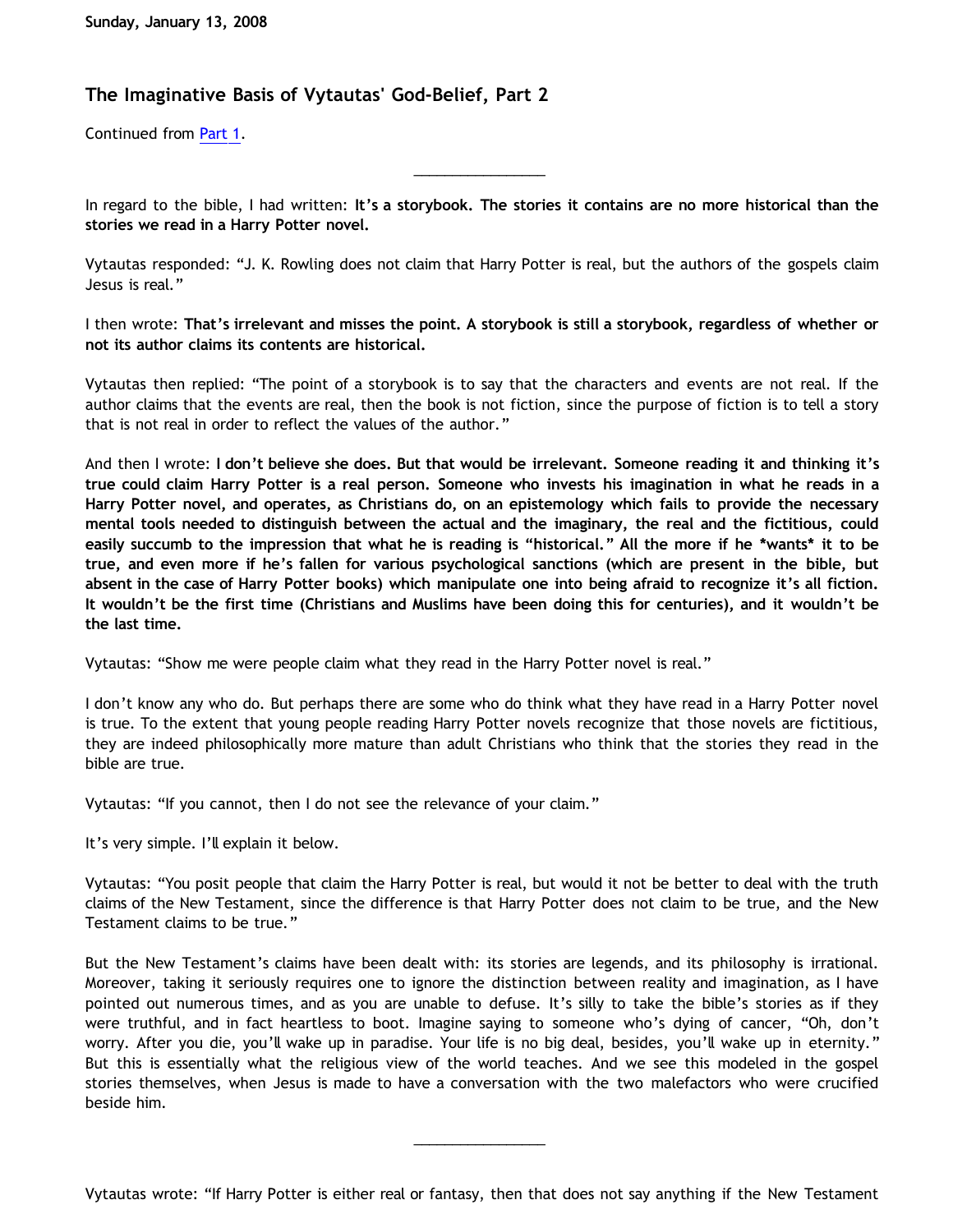is historical."

I responded: **It doesn't have to in order for my point to stick.**

Vytautas: "You point is people could claim Harry Potter is true, but they don't, since it is a modern fiction novel."

My point has several layers to it. For one, it is the content of the Harry Potter novel ([supernaturalism](http://www.geocities.com/katholon/Bahnsen_Supernatural.htm)) which decisively puts it in the category of fiction; and similarly it is the content of the bible ([supernaturalism](http://www.geocities.com/katholon/Bahnsen_Supernatural.htm)) which decisively puts it in the category of fiction. Also, the reader of a Harry Potter book engages his imagination as he contemplates to understand what he is reading, just as readers of the bible do when they read the bible. Only the readers of the bible deny the fact that what they're reading is fantasy. But the process for both is very much similar. Both require the believer to imagine things that he does not observe in the actual world. We don' t observe men walking on unfrozen water, just as we don't observe adolescent boys flying on broomsticks. But as we read the stories and the persons and events they describe, we imagine them, and in our imagination the stories take on a kind of life which we invest in them as we envision what we read.

I asked: **So what are these other criteria which the New Testament has going for it that Harry Potter novels do not have going for them? Is it simply the part about the author of one storybook claiming his storybook is true, while the author of the other acknowledges hers to be fiction?**

\_\_\_\_\_\_\_\_\_\_\_\_\_\_\_\_\_

Vytautas: "If it is not true that historical works don't have to claim to be true, but that people can write history and think it is fiction at the same time, then that person is not writing history but fiction. The book's claims are the first step to seeing if it is history or fiction. If this is not the first step, then I am not sure where to begin. Our criterions for history should allow for historical works and disallow for fictional works."

I agree with the point that a "book's claims are the first step in seeing if it is history or fiction." The bible is full of stories which claim all kinds of supernatural events have taken place. This puts it squarely into the category of fiction, just as the content of a Harry Potter novel puts it into the category of fiction as well. That the bible says its events are true does not make the events it describes factual. Believing it on such frail basis would be utterly silly. But there are a lot of silly adults out there. So I do agree with your point that "our criterions for history should allow for historical works and disallow for fictional works," except to point out that fictional works produced by a community and held by that community to be actually true (when in fact they are obviously fictional) can indicate for historians what at least some members of that community believed. But their belief in fiction does not make the fiction in question reality.

Vytautas wrote: "When I give a single criterion for history, then that does not mean it is the only criterion for history, but all the criterions work together to give a method for history."

\_\_\_\_\_\_\_\_\_\_\_\_\_\_\_\_\_

I responded: **Understood. But you see how weak this one criterion is, don't you? It is so weak that it does not work in concert with others. It would be silly to think it does.**

Vytautas: "You are saying that the criterion of understanding what the book is claiming is incompatible with another criterion."

It's not a question of compatibility, but of sufficiency to the task at hand. The criterion that you had given was that the fact that the places where the events in question took place were in fact real, e.g., Jerusalem. Your argument at this point seemed to be that, since the places where the events described in the bible are real (and were real at the time), then the stories that the bible purports to have taken place in those real places must have actually happened. This is so weak that it amazes me anyone would put any stock in it.

In response to this, I wrote:

**I now write a story about my encounter with a magic leprechaun in my garage. In my story about my encounter with the magic leprechaun I describe what he was wearing, how he climbed on top of my**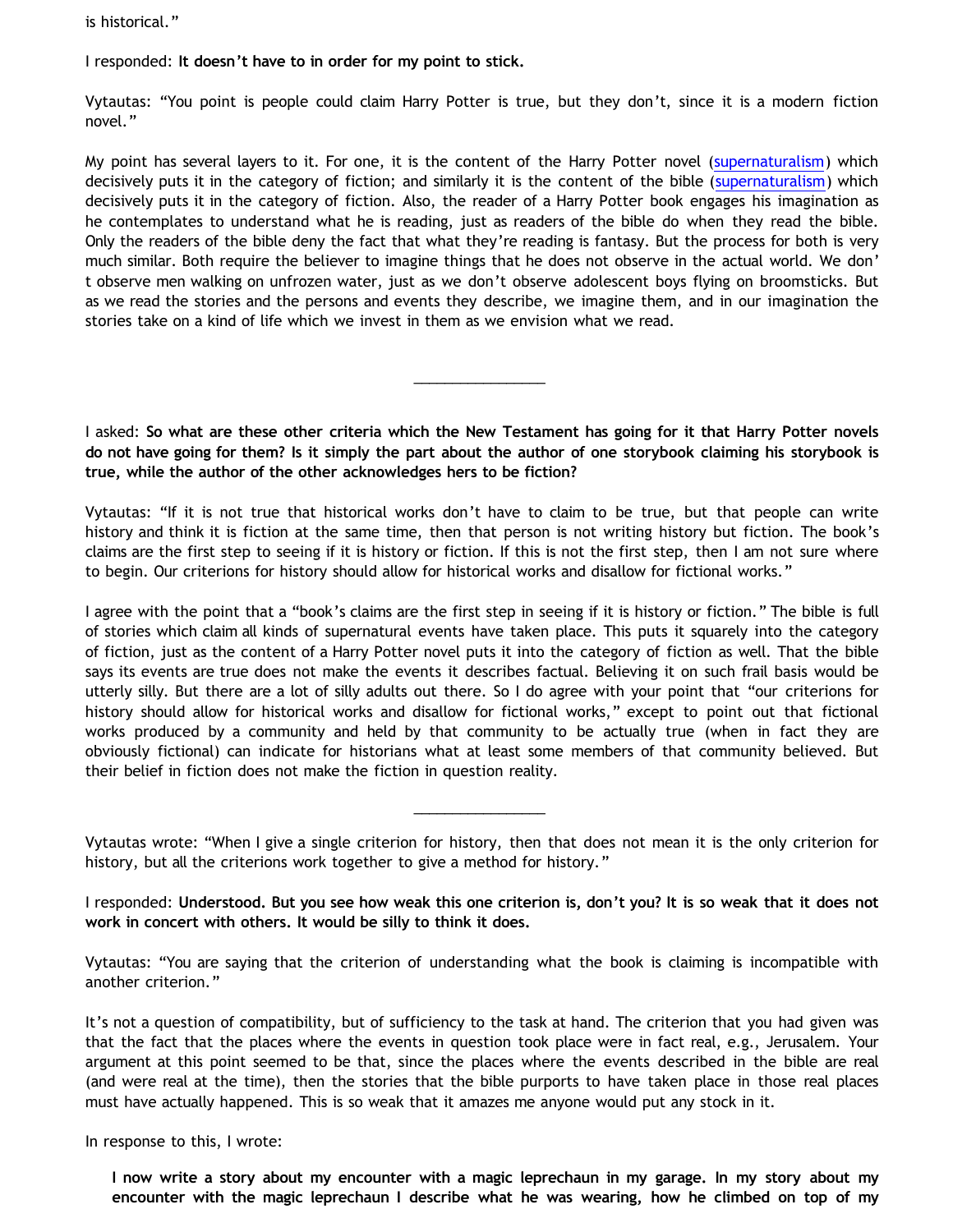**washing machine and started talking to me about a pot of gold he hid in my neighborhood. Is my story about the leprechaun true because it takes place in a place that is in the real world? Are you going to start looking for this hidden pot of gold now?**

My garage is a real place – it actually exists. Does the fact that the setting of my story is a real place, indicate that the story I set in that real place is true? Of course not. Have you acknowledged this? No, you haven't. You still hide in the closet on this, claiming to have other criteria by which the content of the bible can be validated as actual history. What are those criteria? Let's see.

Vytautas: "For example another criterion is that the book gives real times and places. If the book says that it was written 710 A.E. in Enroth, then we would not know when and where these times and places are, and this would be a work of fiction for all we are concerned. The former and latter criterions are compatible, since they do not contradict each other."

I was hoping you were going to divulge another criterion by which the historicity of the bible could be established. It's disappointing that you do not come through on this.

\_\_\_\_\_\_\_\_\_\_\_\_\_\_\_\_\_

I wrote: **How many witnesses are testifying of the event which Paul records in I Cor. 15, which claims that the resurrected Jesus was seen by some 500 or so brethren? How many people have stepped forward to corroborate this event? What are the names of the 500 brethren? Where is their testimony? What exactly did they see? Did they see an apparition? That could be a mass hallucination. Did they see an actual human being? It could be a case of mistaken identification. Did it really even happen? We only have Paul saying in passing that it happened. Was Paul there? He does not claim to have been there. In fact, the way the passage reads as a whole suggests very strongly that Paul himself was not there. Also, if Paul is simply reciting a creedal formulation, as many have suggested, then he's simply repeating hearsay. Robert Price argues quite persuasively that** [I Cor. 15:3-11 is an interpolation](http://www.infidels.org/library/modern/robert_price/apocrypha.html)**, and is not even authentic to Paul's original letter.**

Vytautas: "The citation would be more meaningful to the Corinthians at the church who could ask the 500 witnesses to the event at the time."

For one, this doesn't do us any good. But would it have done the Corinthians that you have in mind any good? I' m persuaded that it wouldn't have. The passage gives no names of any of the 500 brethren to whom it alludes in passing, so how would the Corinthians reading Paul's letter know whom to ask? The passage does not even indicate a time or place of the alleged event. For all we know it could have taken place 20 years earlier in a location 500 miles or more away. So how would a member of the Corinthian church follow up on the claim in Paul 's letter about 500 people seeing Jesus? Indeed, what exactly does the passage say they saw? Did they see an actual human being, or did they have an experience like [Canon Michael Cole](http://bahnsenburner.blogspot.com/2006/06/carr-vs-cole.html)? The passage gives far too little information for it to be considered reliable in any way.

As for this passage being a creedal formulation that Paul is simply repeating in his letter, this is the position of none other than Christian apologist Craig Blomberg, who tells Lee Strobel on p. 34 of the latter author's book *The Case for Christ*, that "Paul incorporated some creeds, confessions of faith, or hymns from the earliest Christian church" in his letters. On p. 35 Blomberg quotes I Cor. 15:3-7 and then says that "Paul was given this creed, which had already been formulated and was being used in the early church." So if this is true, Paul was not even recounting something he had firsthand knowledge of. He was essentially reciting hearsay, so it is of no value (even if it could be said to be of value given its dearth of detail). But what's interesting is that this position which Blomberg endorses conflicts directly with what Paul himself tells us in Galatians 1:11-12, that he received his gospel, not from men (including other believers), but directly from Jesus. He states:

But I certify you, brethren, that the gospel which was preached of me is not after man. For I neither received it of man, neither was I taught it, but by the revelation of Jesus Christ.

Why does Blomberg want I Cor. 15:3-7 to be an early creed? So that he can claim that Paul was incorporating an early tradition in his letter to the Corinthian church. The rationale here is that the earlier the tradition, the more credible it is as factually historical. But this goes directly against what Paul himself tells us. For Paul, his gospel was not a tradition that he picked up from other believers, such as in the form of early creeds.

Vytautas: "A mass hallucination could not have happened, since a hallucination is an individual experience."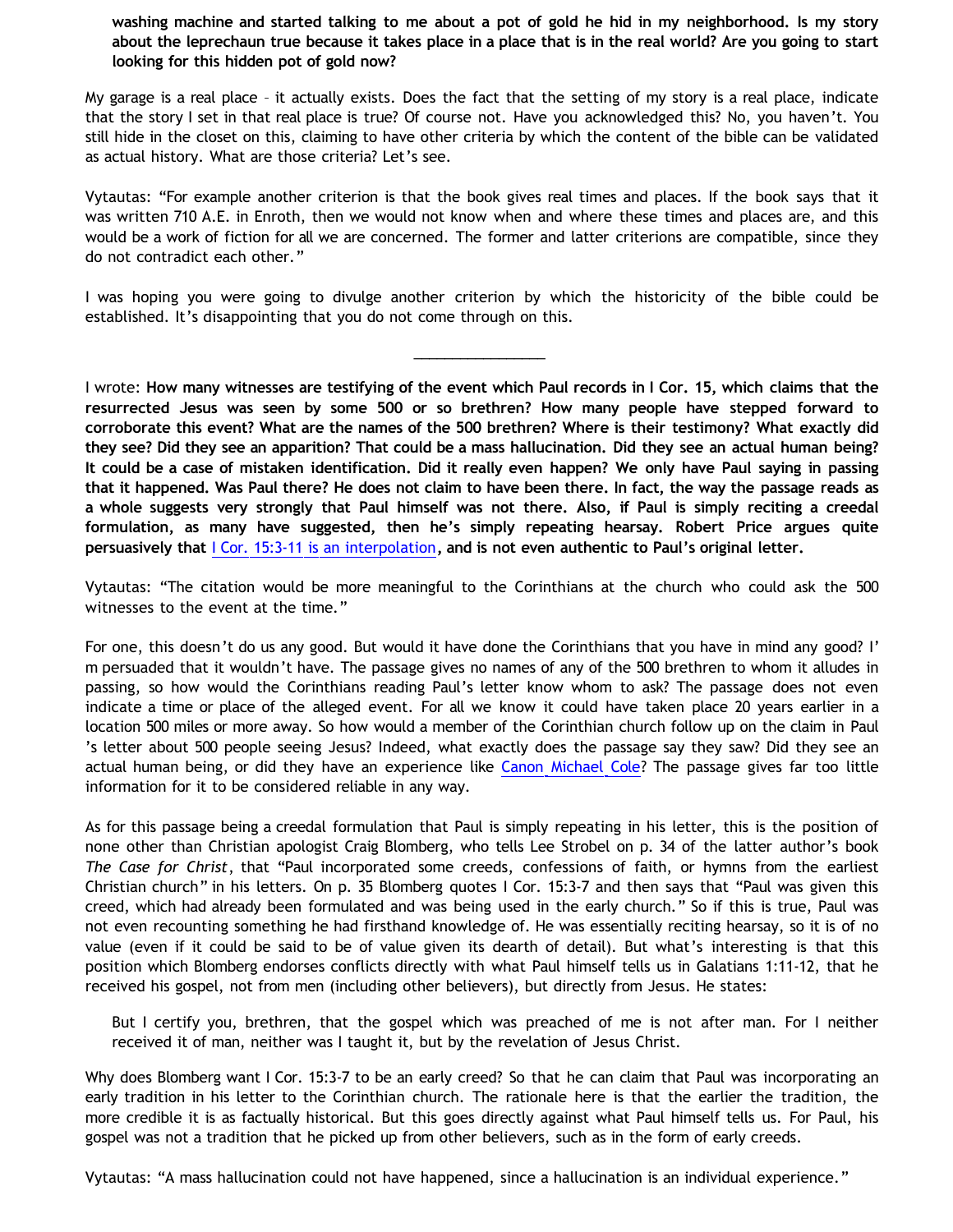So more than one person cannot have an hallucination? That's interesting. Where is the science to support this? At any rate, I don't see any need to posit a mass hallucination anyway. They could have had what I have come to call a *waking fantasy*, like what [Canon Michael Cole](http://bahnsenburner.blogspot.com/2006/06/carr-vs-cole.html) describes, and like what I have observed many individuals in church experiencing when they are at the height of their ecstasy in worship. I have watched a church full of more than 100 persons become ravished with their "experience" of Jesus. Ask every one of them, and they'll tell you that they're experiencing Jesus, feeling him in their lives, "seeing" him next to them. There's no indication in the passage in Paul's letter suggesting that the 500 brethren he mentions experienced anything more than this. I don't think it's hallucination what the churchgoers I've witnessed experienced. It is a self-induced and communally encouraged emotional frenzy which they artificially attribute to their Jesus. In other words, a waking fantasy.

Vytautas: "Paul knew about some the people because he says some have fallen asleep, so that Paul knew that some have died from the group of 500 witnesses."

That Paul tells us that some of the 500 brethren had died is not sufficient to indicate that he actually knew some of them. If he were reporting hearsay (which would be the case if he were merely reciting a creedal formulation, as apologists like Blomberg insist), then Paul would have no firsthand knowledge of anything contained in that report. But let's say Paul did know some of the people he mentions in I Corinthians 15. Then all the more we should ask why he didn't give the Corinthian church any more details. This is one of the earliest reports in the New Testament of a sighting of the post-resurrection Jesus. Why does Paul breeze over it in passing like this, as if it were so insignificant? He never mentions it again in any of his letters, and no other writer mentions it, either. Paul devotes far more attention to matters like marriage and communion dinners than he does to sightings of Jesus.

Again, as I pointed out above, he does not give anything near sufficient information for his Corinthian readers to follow up on his claims; indeed, it is likely that the suggestion of following up on them would be slapped down as too distrusting of a venerated source. Christians then as now are supposed to believe indiscriminately and unquestioningly, to waver not, to doubt not, and accept what they are told by the powers that be without hesitation, even if they don't understand it, even if it seems utterly incredible. That's why you indicate that you have already strayed from the proper Christian mindset in seeking to uncover evidence in support of the biblical record to help establish its claim to truth. The Christian is supposed to treat the bible as "God's word," as if it were coming directly from his god's mouth (supposing it had a mouth in the first place). Does a Christian go up to his god and say, "Well, gee, Lord, what's your evidence for this?" And yet you treat the demand for evidence seriously, even try to satisfy it (although very weakly), and act as if you were convinced by what you propose as evidence. Meanwhile you can produce no evidence to support the claim that what we read in I Corinthians 15 is historically bankable, just as you fail to explain how we can reliably distinguish between what you call "God" and what you may merely be imagining.

Vytautas: "If there are early manuscripts where it contains I Cor. 15, but they are missing verses 3-11, then we would have evidence of interpolation."

Yes, that would be evidence of interpolation. O[the](http://www.infidels.org/library/modern/robert_price/apocrypha.html)r things can indicate interpolation as well. Again, see the [Price article](http://www.infidels.org/library/modern/robert_price/apocrypha.html).

\_\_\_\_\_\_\_\_\_\_\_\_\_\_\_\_\_

I wrote: **That's more than you've offered in response to my challenge. But it's moot anyway: if the gospels are fiction, then we cannot accept the claim that they are "testifying to [actual] historical events of Jesus." It's a storybook, just like Harry Potter.**

Vytautas: "John writes that these are written so that you may believe that Jesus is the Christ, the Son of God, and that by believing you may have life in his name."

So they're written with a religious agenda in mind, not with actual historical value in mind. But we already knew this. Certainly it does not follow from what John writes that it is truly historical. The bible is clear in its urging readers to *believe* rather than *know*. You can believe all you want. I want to know, and as one pastor once told me, "You know too much." He was right.

Vytautas: "The purpose of the Gospel that John wrote was to record the life of Jesus so that you may believe that they are true.If that was John's purpose, then he has simply failed at it. For here I am, I've studied the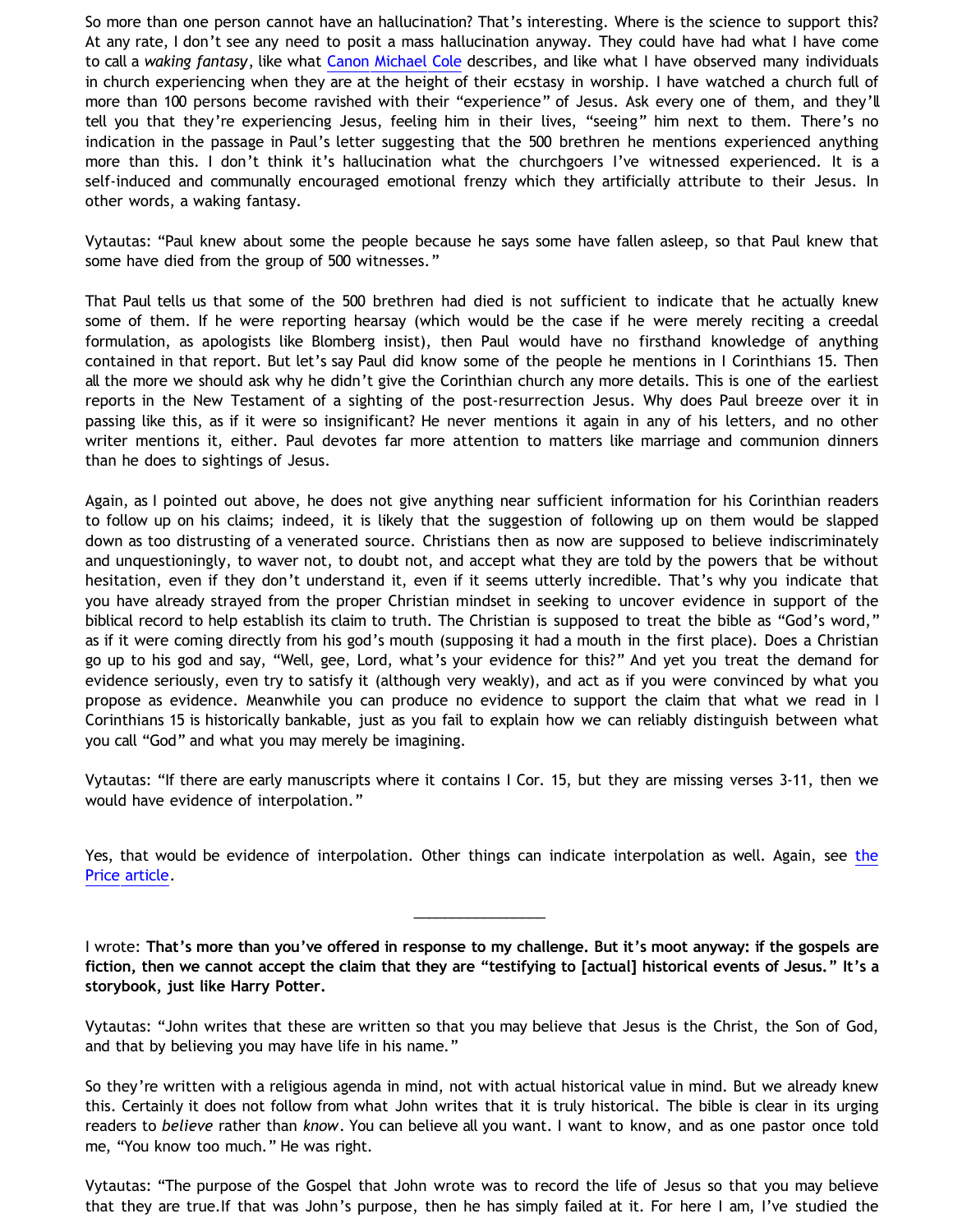New Testament many times, and I'm less convinced every time I examine it.Vytautas: "In other words, he is saying that these historical events that he wrote about are true. Is this another interpolation?"

There is evidence of interpolation in the gospel of John. For instance, the very last chapter of John has been widely regarded as tacked on by another writer. Burton Mack sums it up quite nicely:

Since chapter 20 provides a clear and appropriate conclusion to the gospel (especially in light of John 20:30-31, which states the purpose for the gospel as a whole), many scholars have noted that chapter 21 must have been tacked on at a later time... This means that the person who added chapter 21 also invented the fiction of authorship for the whole gospel. The author was now understood to be one of the disciples. ( *Who Wrote the New Testament?*, p. 218)

But I'm confident that the author of the gospel of John, the latest of the canonical gospels, wanted his community of readers to believe every word he wrote in it. However, just because someone slaps the label " historical" on a fictitious account does not make it genuinely historical.

\_\_\_\_\_\_\_\_\_\_\_\_\_\_\_\_\_

I wrote: **It would be very easy for someone putting his imaginary story into writing to create characters who " witnessed" the events of the story. If he wanted readers to believe the story was actually historical, he would probably not hesitate to insert characters who are said to have witnessed the events in that story. So if the witnesses themselves are fiction, then they're worthless as witnesses of an actual historical event.**

Vytautas: "It would be easy also to write down an actual historical event as well."

I don't think so. Francois Tremblay makes an excellent point in this regard when [he states:](http://www.objectivethought.com/apologetics/debateaxian.html)

The disadvantage of following reality is that you also need to follow its complexity. Fictional positions are not bound to this restriction.

Fiction is easier than truth, especially when there's an overt religious agenda. By its very nature religion is prone to fantasy, hyperbole, a striving to express superlatives which transcend natural possibilities. So the motive to subvert reality is not only present, but also strong. At any rate, apologists have struggled since Christianity's earliest days to show that their stories about Jesus are historical. Unfortunately, they conflict with each other, are preciously thin on detail (as we saw in the case of Paul's account of early Jesus sightings), and read like fictional inventions (most apparent when comparing the different accounts side by side and noting the pattern of elaboration with each iteration). What we have is a legend that grows with each retelling. When there is little or no concern for actual history, and the guidance of a worldview which blurs the distinction between what is real and what is imaginary, the writing of fiction becomes far easier than the writing of actual historical events. Writing fiction does not require, for instance, the gathering of evidence and interviews with witnesses that reporting of actual historical events requires. To report on actual history requires a lot of effort and a lot of homework, which can't be faked. We find none of this in the storybook of the bible; there is no indication of a carefully methodical effort to ensure historical accuracy. Instead, what we find in the bible is a pervasive attitude of "believe on my say so." If what is recorded is actual history, such an attitude would not be needed; it would simply get in the way and undermine its credibility, just as it does in the case of the bible.

Vytautas: "If some one wants people to believe a historical story, then that person does not write fiction."

He would if he does not know how to distinguish between reality and fiction. I have shown this to be the case with the biblical worldview. From its very foundations, the biblical worldview reverses the orientation between subject and object and blurs the distinction between fact and fantasy.

Vytautas: "If a person wants someone to believe a fiction story as true, then that person would not cite people who you can go talk to in order to tell a story as if it were true, since the witness would not be in agreement with your fiction story."

So whom does Paul cite that his contemporaries could go talk to? He doesn't give one name of the alleged 500 brethren. Not a single detail. How could anyone reading Paul's letter to the Corinthians know who they could " go talk to" in order to verify what Paul wrote?

Vytautas: "Conspiracies seem unlikely, since people have no motive in to believe Jesus rose from the dead if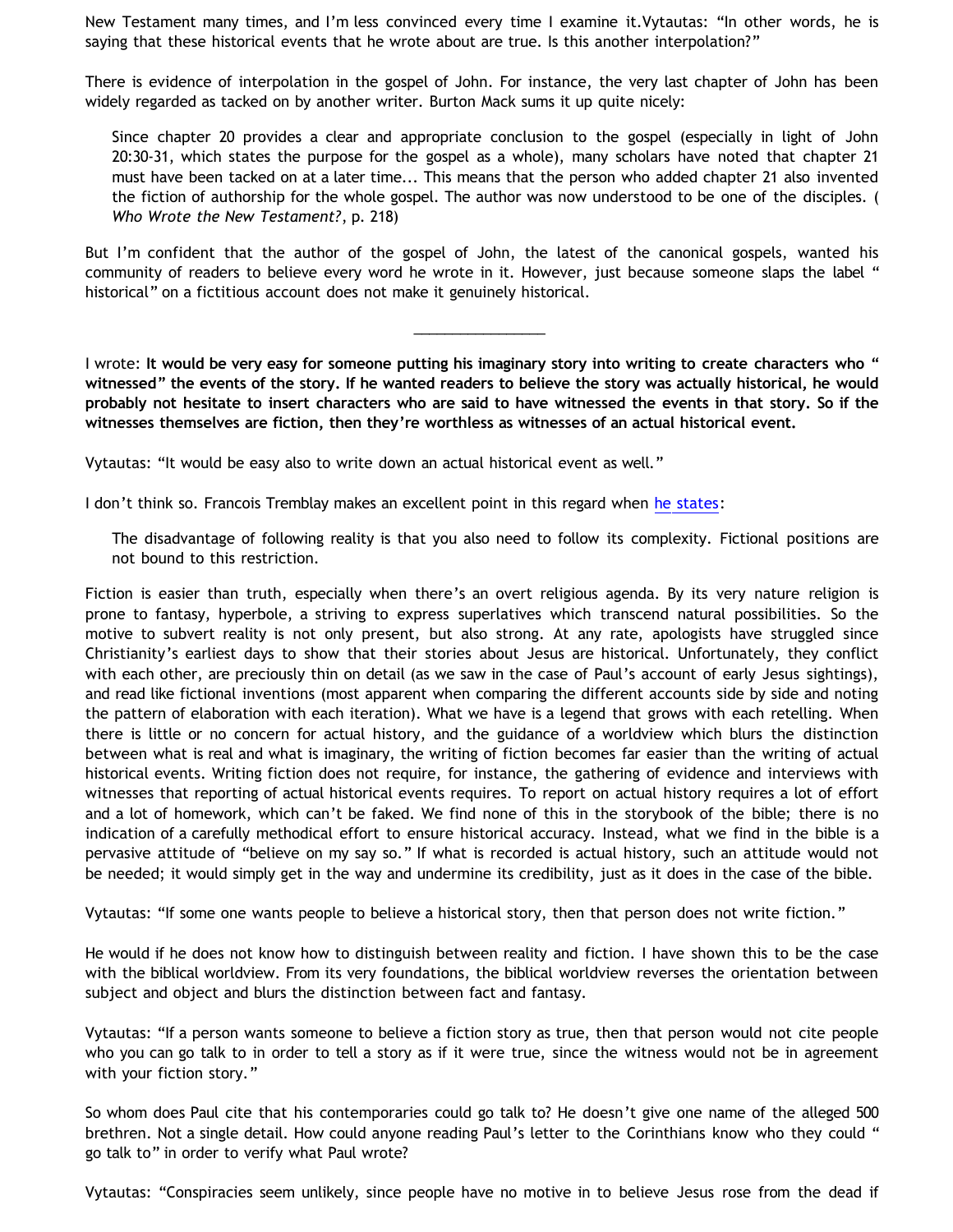Jesus did not really rise from the dead."

If they *believed* Jesus rose from the dead, as they were taught by their elders to believe, they would certainly have the basis for such motivation in place. Though I would suggest that "conspiracy" is too heavy for what went on in the early church. I suspect they were much more innocent than this, that they were simply duped. Much like today's youngsters who go around handing out tickets for their god.

Vytautas: "If you say money and power was the motive, you must understand that the early Christians were persecuted for their faith."

Many early Christians were persecuted, but by outsiders. Within the church, however, their leaders held instant sway over their adherents. For some people, especially those who are willing to sacrifice their own integrity, such authoritative power could be intoxicating. And as for the adherents who subordinated themselves to early Christian leadership, they were propagandized into believing they were doing "God's will," just as today's Muslim suicide bombers believe in the context of their religious views. The belief that a supernatural, omnipotent, omniscient and sovereign deity is pleased with a person's actions and life, can be a powerful aphrodisiac for religious conformity.

I wrote: **So why accept the claim that there are witnesses to the events described in the bible? Who witnessed Paul's conversion on the road to Damascus as recorded in the book of Acts for instance? Paul does not describe his own conversion in the same manner that Acts does in his own letters. So who witnessed this? The author Luke? Was he present then? Would you claim that he was reporting what Paul had told him? Where's your proof? How do you know that Luke was infallibly reporting firsthand reports, especially when Paul himself, when he takes the opportunity to describe his own conversion, fails to corroborate what we read in Acts?**

\_\_\_\_\_\_\_\_\_\_\_\_\_\_\_\_\_

Vytautas: "The reason we can trust the Bible is because it is reliable because it depends on God who is truth itself."

Do you recall what you had stated about numbers? You stated:

Consider the natural numbers. They do not have the property of love, since love requires a will, but the natural numbers do not have a will, since they are not a person.

My response to this was to point out that numbers are conceptual. I stated that numbers "are the form in which we understand the fundamental values of measurement," and that they "do not possess consciousness." The fact that numbers do not possess consciousness accounts for the fact that "they do not have the property of love."

But now you want to say that your god "is truth itself." But just as numbers are conceptual, and thus do not possess consciousness, truth is a property of concepts, and similarly does not possess consciousness. If concepts themselves do not possess consciousness, why suppose that a property of concepts possesses consciousness? Truth is not an entity which possesses a will of its own. Truth is not even an entity. To assert an invisible magic being, call it "God," and then equate that being with truth as such, is to confess a most desperate ignorance of the nature of concepts and how the mind works. Indeed, I don't think you affirm the Christian adage "God.. is truth" because you really think this to be the case, but because "it is written" and, as a Christian, you are supposed to affirm whatever is written in the sacred storybook. It's all part of the robotic reflex that has been cultivated in your psyche as a result of Christian propagandizing.

Vytautas: "If we need the witness to write about the event themselves in order to for us to accept their witness, then we can only accept first-hand accounts of what actually happened in history."

If the event in question is something quite fantastic, then I look for the reliability of the witness reporting it. If the person reporting it did not in fact witness the event in question, then it's quite possible that what he has reported is misinformed, mistaken, garbled, exaggerated, or simply false. If the report is not corroborated by other individuals whom we would expect to corroborate it, that's another big strike against it. And if the report conflicts with other reports, that's another big strike. But this is what we find all over in the New Testament – a series of major strike-outs.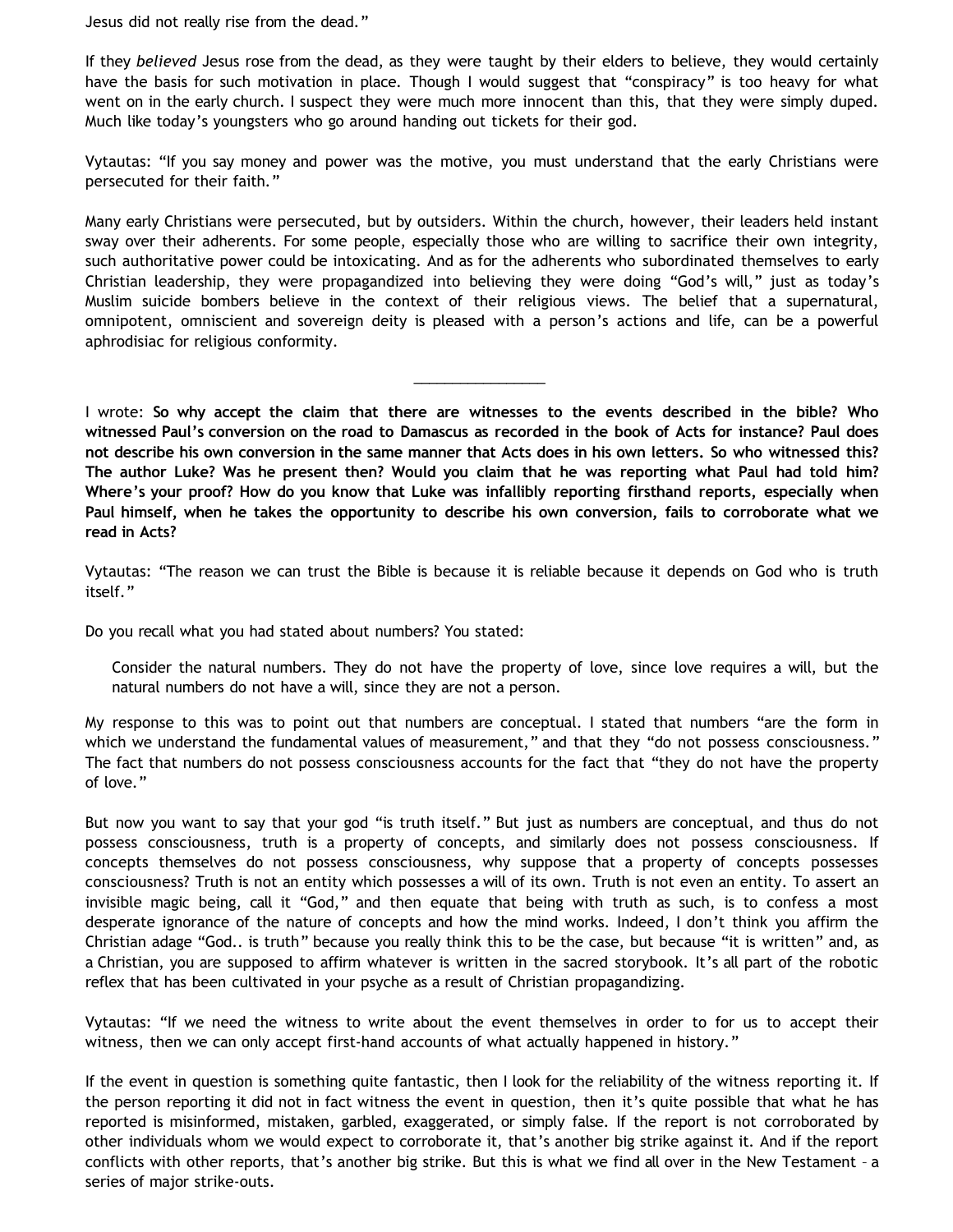Vytautas: "That is, we can only accept the experience of the person writing and not the experience of people that the person writes about."

If Jane writes about Melissa's experience of Drodt'l, how do we really know what Melissa actually experienced? If it turns out that Jane wrote about Melissa's experience decades after the time when Melissa is said to have experienced what she experienced, then how reliable should we assume Jane's account about Melissa's experience of Drodt'l to be? And if we have Melissa's own writings, and in her own writings she fails to corroborate what Jane says she experienced in her writings decades later, how reliable is Jane's account? I'd say not at all reliable. There are just too many holes in it.

Vytautas: "But the person's first-hand account of the experience of the people he writes about is only as good as the people he writes about."

What if it turns out that Jane never even knew Melissa? Perhaps Jane does not even mention a person named Melissa, but simply refers to someone anonymously. For instance, Jane refers to Melissa as "a sister," where " sister" is supposed to indicate relationship by sorority affiliation rather than by bloodline, familial or biological relationship. Is Jane's account of this anonymous sister's experience of Drodt'l still credible at this point? And what if Jane just mentions this event in passing, giving no details about what this anonymous sister supposedly experienced? Again, more holes.

Vytautas: "So if we accept an historical account, then we also accept the persons and events that the historian writes about."

Note the camouflaged circularity here: to accept the one, you must first accept the other; and to accept the other, you must first accept the one. Meanwhile, where's the corroboration? Is there any other mention of the 500 brethren that Paul mentions but fails to identify in I Cor. 15?

Vytautas: "The people who witnessed Paul's conversion were Jesus, Paul, and the men who were traveling with Paul."

Is this Paul's conversion as related in the book of Acts? The conversion account which Paul himself, when he mentions his conversion (cf. Galatians 1), nowhere corroborates? So, the author of Acts was surely not there. So where did he get the story if he didn't make it up? Apologists like to say that he "would have" gotten it from Paul himself. If we had any corroboration of the event from Paul's own hand, I would say this position might have at least some credibility (though it would not be enough to show that the author of Acts was actually a traveling companion of Paul; many scholars have shown reasons why this is quite unlikely). And it would still be possible for someone who knew Paul personally to exaggerate about what he supposedly experienced. The imagination of the believer is a wild beast that is hard to tame. I know this, I'm a former believer.

But not only does Paul fail to corroborate what Acts says about his conversion, Acts' account further conflicts with things that Paul does say in his letters. For instance, Acts portrays Paul immediately subordinating himself to the Jerusalem church upon his conversion. But in his letters Paul indicates quite clearly that he operated independently of the Jerusalem church, and didn't even contact them until three years after his conversion, and even then for only a fortnight. While Acts wants to portray Paul and the Jerusalem apostles as working with one accord (one big happy family of apostles), Paul's letters shows that there were some major conflicts between him and the Jerusalem elders.

Vytautas: "The purpose of Paul's letters was not to give another historical account of his conversion experience on the road to Damascus."

This is a classic post hoc. Since Paul in his own letters does not corroborate the story of his conversion as we find it in the book of Acts, it must be the case that his purpose was not to do so. This approach could be used to explain away any failure to corroborate legendary intrusions. But even this objection misses an important fact: Acts was written well after Paul had written his letters. If Paul describes his conversion in his letters, he would not be giving "another historical account of his conversion experience on the road to Damascus," for the book of Acts was not yet written. Similarly with the virgin birth: many apologists have told me that Paul was not interested in repeating the account of Jesus' virgin birth that we find in Matthew, and this is supposed to be taken as sufficient reason for Paul's silence on the matter. However, this kind of dodge misses the fact that the gospel of Matthew was written well after Paul had written his letters, so if Paul did mention Jesus' virgin birth, he would not have been "repeating" it. And it seems extremely unlikely that, had Paul known the tradition that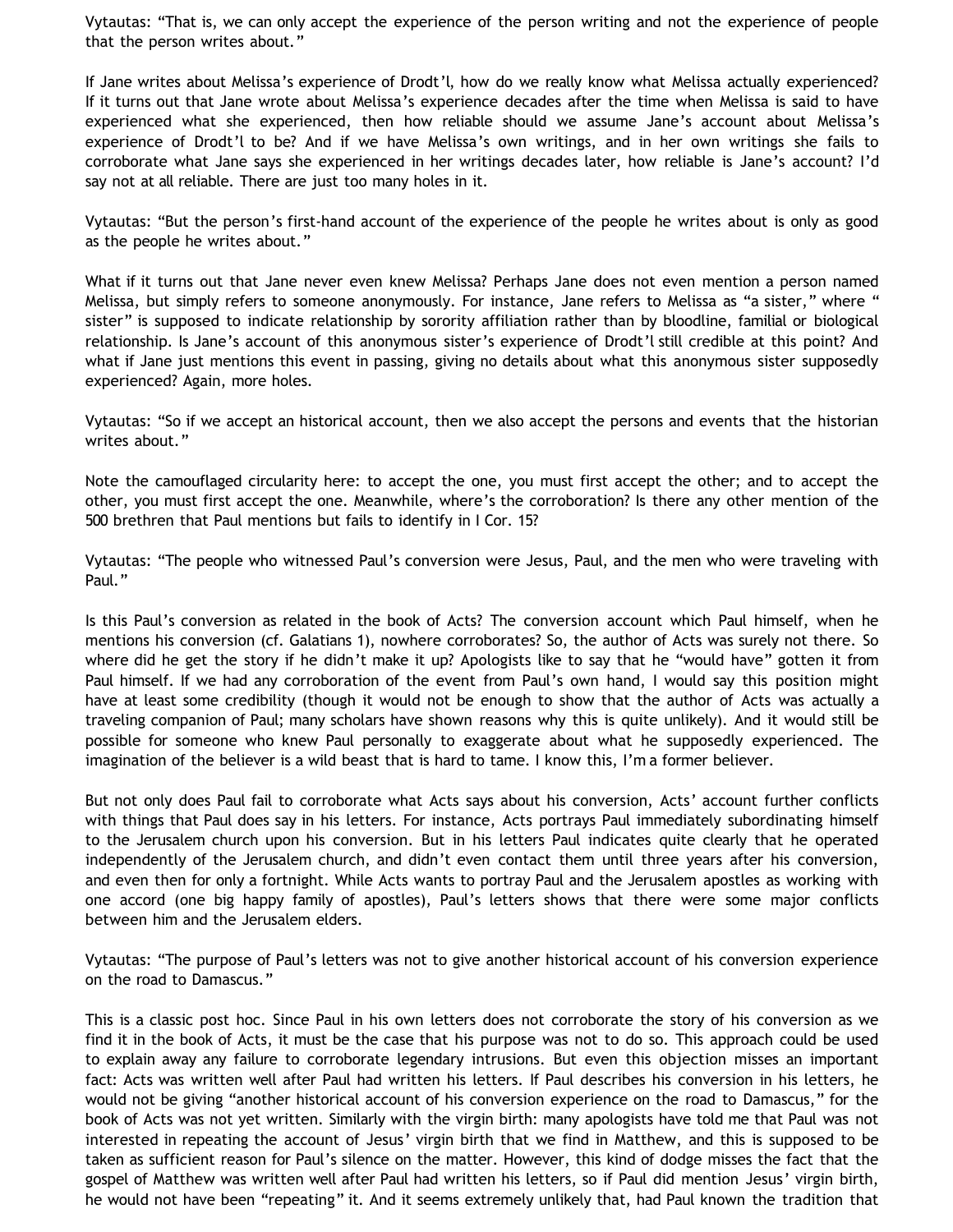Jesus was born of a virgin, he would have failed to mention it. Paul was eager to tell people about his Jesus, not suppress important details about him.

In fact, Paul's letters are not written with just one purpose in mind. He set out to accomplish many things in a single letter. But one thing that was at the forefront of his mind in each letter, as we can tell by reading them, is that he wanted his readers to believe that he was deliberating on whatever matter he touches in his letters with the authority of Jesus. At many points in his letters he is anxious to establish his credentials as an apostle. Had he had the kind of conversion experience which Acts gives him, he would have not hesitated to cite it, for Acts characterizes Paul as being handpicked by Jesus himself to carry out his missionary work. Indeed, it is because Paul was so determined to establish his apostleship to the budding churches he founded that the silence of this important detail is all the more deafening. It cannot be dismissed by the canned excuse that you give here, that it was not Paul's purpose "to give another historical account of his conversion experience on the road to Damascus." Had Paul told about his conversion experience in his letters, it would have been the first time it was put down in writing. It would not have been a repeat of something that was already circulating in written form.

Besides, if Paul's conversion happened the way it did, what keeps Jesus from appearing to all men in the same manner? I have raised this question in my blog [The Problem of Saul.](http://bahnsenburner.blogspot.com/2007/06/problem-of-saul.html) So the apologist hoping to validate Acts' account of Paul's conversion may think he's won the battle, but at that point he loses the war itself.

Vytautas: "The author of Acts is Luke, since if you compare the opening paragraphs to Luke and Acts, then you will note that they are of the same author."

I understand that the author of the gospel of Luke and the author of the book of Acts are most likely the same individual. I'm open to the possibility that the author of these texts did not actually have the name Luke as well, but that a known companion of Paul was later ascribed as the author of both.

While you suggest that I "compare the opening paragraphs to Luke and Acts" in order to "note that they are of the same author," what I have always found most curious is the comparison between the end of the gospel of Luke and the beginning of Acts. In the last chapter of Luke we read how the resurrected Jesus met with his disciples on the day of his rising, and on that same day, after evening, Jesus ascends to heaven (see Lk. 24:51). But according to Acts (1:1-9), Jesus lingers around with his disciples for some forty days, and only after this span of time is he taken up by a cloud into heaven. Apologists like to say that the author, who wrote both Luke and Acts, would not have contradicted himself like this. But if he were writing stories which were to be understood for their allegory and symbolism, this would not be a contradiction in their minds. But today's believers are overcome with hard literalism, and want all this to be historically true. But this forces the contradiction.

Vytautas: "Luke joined up with Paul when he met him at Assos, then sailed to Mitylene (Acts 20:14). So Paul would be the main source for Luke's information."

For specifically which information? For Paul's conversion? Again, why would we expect more detail about Paul's conversion from a text purportedly written by a companion of Paul, than from the hand of Paul himself? And why the many contradictions between Acts and Paul's letters?

\_\_\_\_\_\_\_\_\_\_\_\_\_\_\_\_\_

I asked: **Who witnessed Jesus' resurrection? It took place in a sealed tomb. You might say that people who knew Jesus saw him after he died on the cross and therefore must have been resurrected. Sounds like a made up story to me, and you've given nothing substantial to counter otherwise.**

Vytautas: "The apostles are some witnesses to Jesus resurrection."

Which apostles were in the tomb where Jesus allegedly came back to life, such that they could be "witnesses to Jesus' resurrection"? And where does any gospel account put any apostles in the sealed tomb with Jesus when he allegedly came back to life? According to the stories themselves, no one witnessed Jesus' resurrection. I defy you to show me where anyone in the canonical gospels is portrayed as having watched Jesus' incarnated body come back to life.

Vytautas: "If the story was made up, then the Jews and the Romans could just point to the tomb with the body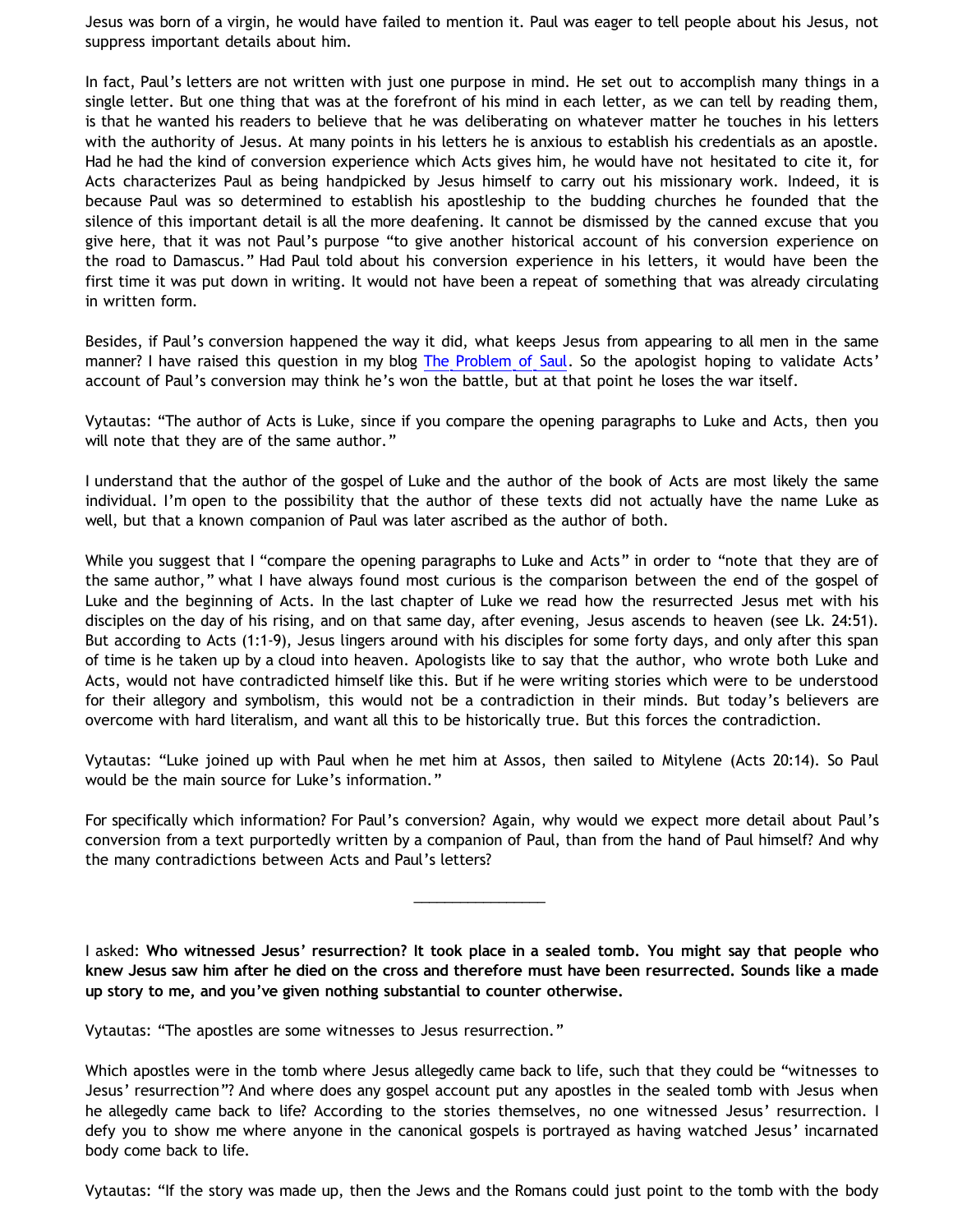of Jesus in it to show the Jesus did not rise from the dead."

This response assumes historical reliability of the gospels by supposing that the events they portray up to and including Jesus' crucifixion are true, which is what you are called to prove in the first place. Thus your objection begs the question. In tandem with this error, it constitutes an argument from ignorance: why suppose that contemporary Jews and Romans did not "point to the tomb with Jesus when he allegedly came back to life"? Perhaps many people did, but their testimony was never recorded, or if it were recorded, it was censored by later Christians.

Vytautas: "If the body was stolen, then the 11 of the 12 original apostles would not have seen Jesus,"

Even if the body were stolen, the eleven remaining apostles could have claimed to have experienced Jesus, just as [Canon Michael Cole](http://bahnsenburner.blogspot.com/2006/06/carr-vs-cole.html) claimed, just as hundreds of thousands of Christians today claim. Even in Luke (24:37), the apostles are made to wonder whether or not they saw a spirit when they allegedly interacted with the risen Jesus. Also, the earliest accounts, as I have pointed out, are preciously thin on detail, giving no indication of what exactly the earliest "witnesses" supposedly saw or experienced. Furthermore, a later writer could come along and pen a fictional narrative portraying 11 of the 12 apostles as seeing the resurrected Jesus. Given what he sought to portray, such a writer would be motivated to ignore the fact that the body was stolen. Readers coming along later, not realizing that the body was stolen, might be prone to believing the fictional portrayal they read about the 11 of the 12 apostles. At any rate, I do not argue that Jesus' body was stolen. Indeed, that would presuppose that Jesus actually existed, and I think there are many very good reasons to suppose that the Jesus we read about in the gospels is a mere legend.

It's interesting, incidentally, that you specify "11 of the 12 original apostles." For in I Cor. 15, Paul specifies that Jesus was seen by "the twelve." This is the only instance in any of his letters where he mentions "the twelve," and it's noteworthy that he does so only in passing. Many commentators have tried to explain this nearly complete absence of mention of "the twelve" as being part of a creedal formulation which Paul was reciting. But if "the twelve" were an important leading body in the early church, why does Paul mention it only once, and only in passing? Acts likes to portray Paul as having subordinated himself to the Jerusalem elders. Why don't his letters reflect this? Again, more holes in the holy storybook.

Vytautas: "and the apostle Paul would not hear the voice of Jesus at the Road of Damascus."

Where does Paul tell us that he heard any voice on the Road to Damascus?

Vytautas: "It sounds made up to say Matthew was on drugs, the witness had mass-hallucinations, or the witnesses of the resurrected Jesus were all mistaken who saw someone look like Jesus."

Let me get this straight: Stories about a god-man coming to earth, being born of a virgin, receiving baptism from a mere mortal human being, performing miracles and miraculously curing individuals suffering congenital afflictions, being crucified by the Romans and resurrected three days later in a sealed tomb, do *not* sound " made up," and yet the proposal that the authors of such stories (even though they conflict at many points, and fail to corroborate each other where we would expect them to) may have been under the influence of narcotics which were readily available at the time and often incorporated into religious practice in the areas where these writings are thought to have been written, "sounds made up"?

Vytautas: "Historical accounts are better than possible delusions of the witnesses to the events."

Historical accounts are quite valuable. I grant this. Nothing I have stated indicates that historical accounts are worthless. But if you assume that the gospels are historical accounts, then you beg the question. It's your call, Vytautas.

Stay tuned for Part 3!

by Dawson Bethrick

Labels: [imagination,](http://bahnsenburner.blogspot.com/search/label/imagination) [Invisible Magic Being](http://bahnsenburner.blogspot.com/search/label/Invisible%20Magic%20Being)

*posted by Bahnsen Burner at [12:00 PM](http://bahnsenburner.blogspot.com/2008/01/imaginative-basis-of-vytautas-god_13.html)*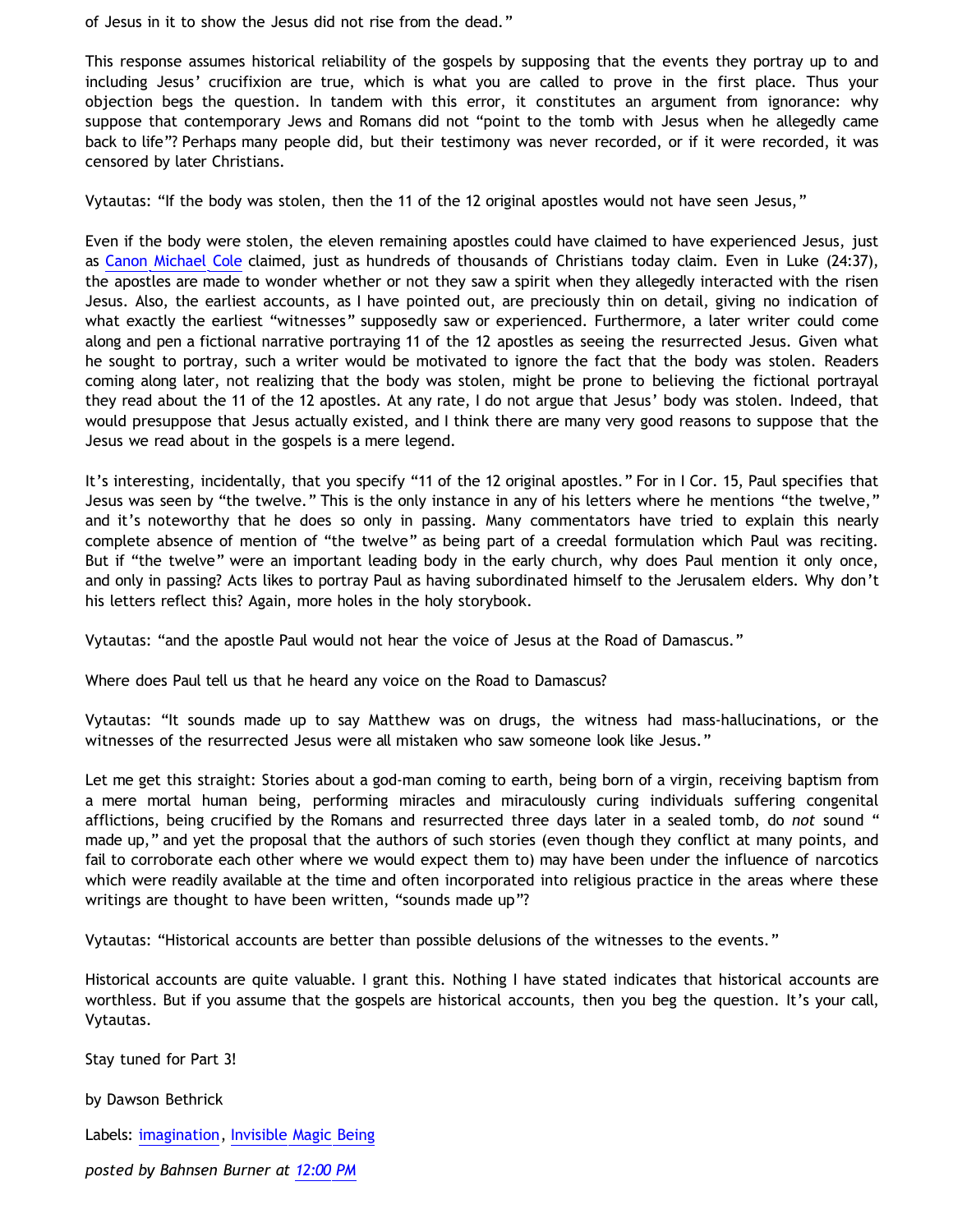## **4 Comments:**

[Craig Blomberg](http://www.blogger.com/profile/12188746177885723565) said...

Obviously, I am joining a conversation midstream, but it was surprising to see an evidentialist like me being attacked by someone apparently similarly critical of presuppositionalism!

A couple of corrections. I don't WANT 1 Corinthians 15 to be a creed for any particular reason. It may not be. What's intriguing is that the strongest argument for it being a creed comes from atheist historian Gerd Ludemann, who then argues that resurrection belief cannot have originated any later than a year or two after Jesus' death and probably began earlier!

The tension between Gal 1 and 1 Cor 15 is not limited to those two passages. Paul refers to tradition in 1 Cor. 11 as well, when he quotes teachings of Jesus from the Last Supper in language at times verbally parallel to that of Luke's Gospel before Luke was ever written. In fact there are dozens of places in the epistles where Paul, James and Peter quote or (more commonly) allude to teachings of Jesus before they were ever written down elsewhere. So it is far more than hearsay, it is oral tradition, which in all known ancient Mediterranean cultures exhibited great feats of care in preservation in predominantly oral cultures. What Galatians alludes to is that Paul recognized the gospel was true from his encounter with Jesus on the Damascus Road and from that could quickly infer the basic doctrines of the faith: Jesus and no one else is Lord, therefore worship him, therefore salvation is by faith in him not by legal works, therefore the end times have broken into human history, therefore God's people are his followers, etc. Paul does not mean that Jesus gave him a catechism on the road teaching him every detail about his earthly life. This would come through all the normal means that everybody else learned about him.

Lee Strobel's works are excellent starting points for novices to the conversations they initiate. But if you want to have an accurate representation and analysis in any depth of the views of the people he quotes, you'll need to go to their actual published works. Otherwise it's too easy to wind up with misrepresentation, mistaken imputation of motives, and simplistic overgeneralizations.

Blessings on your ongoing quest for truth. A little more care and humility in your interaction with those with whom you disagree will stand you in much better stead.

## [January 13, 2008 1:18 PM](http://bahnsenburner.blogspot.com/2008/01/7100431389451391588)

## [Bahnsen Burner](http://www.blogger.com/profile/11030029491768748360) said...

Blomberg: "Obviously, I am joining a conversation midstream, but it was surprising to see an evidentialist like me being attacked by someone apparently similarly critical of presuppositionalism!"

Why suppose that you were "being attacked"? I simply quoted your own words in the interest of making your own point, namely that Paul was reciting a creed in I Cor. 15. I don't see how this can be interpreted as an " attack."

Blomberg: "A couple of corrections. I don't WANT 1 Corinthians 15 to be a creed for any particular reason. It may not be. What's intriguing is that the strongest argument for it being a creed comes from atheist historian Gerd Ludemann, who then argues that resurrection belief cannot have originated any later than a year or two after Jesus' death and probably began earlier!"

Is Ludemann's argument why you think I Cor. 15 contains a recitation of a creed? Or, are there other reasons?

Blomberg: "The tension between Gal 1 and 1 Cor 15 is not limited to those two passages. Paul refers to tradition in 1 Cor. 11 as well, when he quotes teachings of Jesus from the Last Supper in language at times verbally parallel to that of Luke's Gospel before Luke was ever written."

Agreed. There is more than one point in Paul's letters where he undermines his statement in Gal. 1. I Cor. 15 is only one of these, as you point out.

Blomberg: "In fact there are dozens of places in the epistles where Paul, James and Peter quote or (more commonly) allude to teachings of Jesus before they were ever written down elsewhere. So it is far more than hearsay, it is oral tradition, which in all known ancient Mediterranean cultures exhibited great feats of care in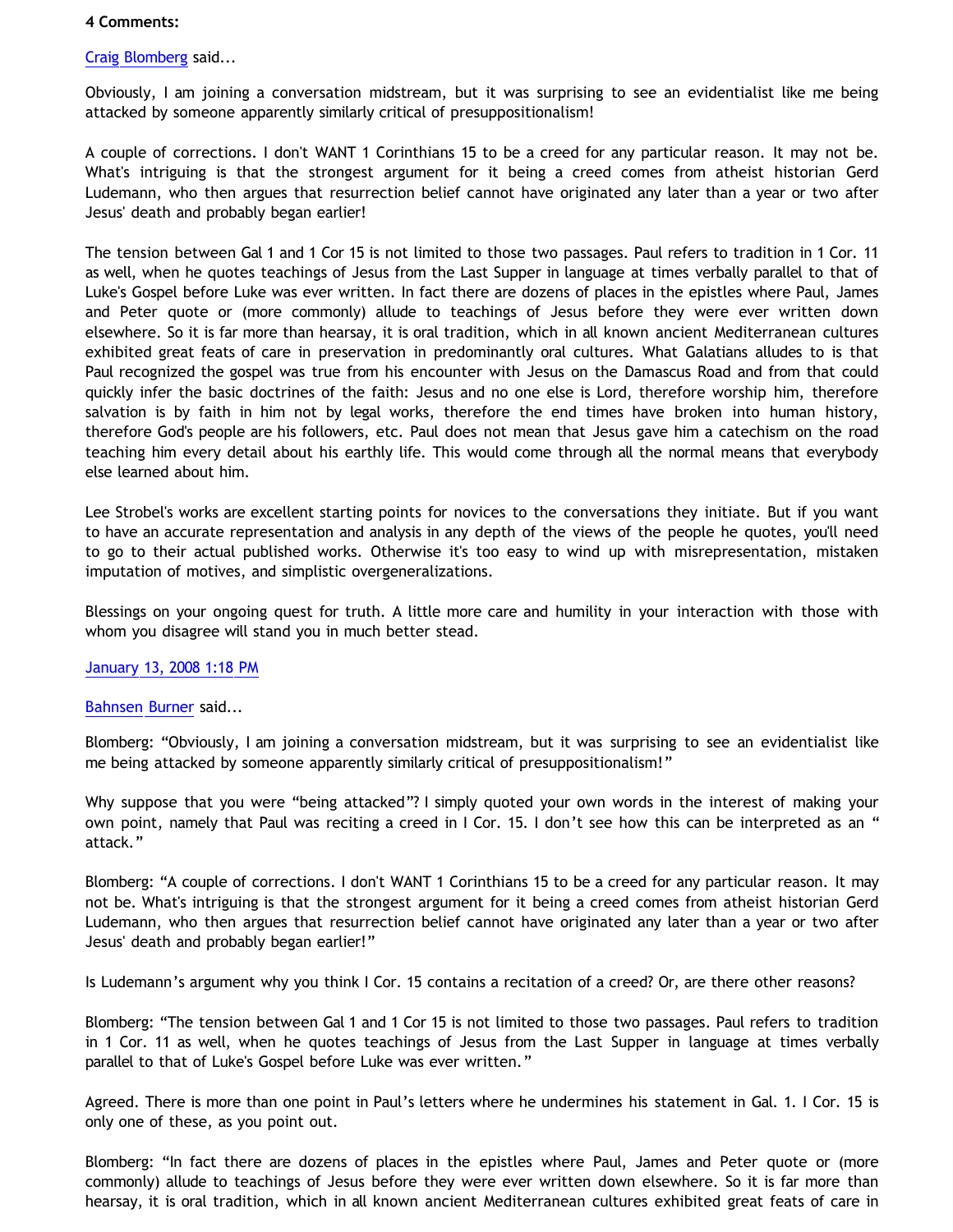preservation in predominantly oral cultures."

So it's a matter of recited oral tradition vs. hearsay. Okay. If people think that's historically reliable, go ahead.

Blomberg: "What Galatians alludes to is that Paul recognized the gospel was true from his encounter with Jesus on the Damascus Road and from that could quickly infer the basic doctrines of the faith: Jesus and no one else is Lord, therefore worship him, therefore salvation is by faith in him not by legal works, therefore the end times have broken into human history, therefore God's people are his followers, etc."

These points are "inferred"? If so, who's doing the inferring, if not Paul himself? This counteracts the claim that Paul got these doctrines from a revelation. It suggests that what Paul is teaching in his letters is his own speculation and that he is pawning it off as "revelation."

Blomberg: "Paul does not mean that Jesus gave him a catechism on the road teaching him every detail about his earthly life."

Does Paul even suggest in his own letters, that he encountered Jesus while traveling on a road to Damascus? This is a story element which we find in Acts. But where does Paul, who wrote much earlier than Acts, make any indication to such an event? Outside of the book of Acts, there is only one mention of Damascus in the entire New Testament (see [here](http://www.biblegateway.com/keyword/?search=damascus&version1=9&searchtype=all&bookset=2)). And this is Paul's own reference to Damascus as a destination to which he returned after journeying to Arabia.

Blomberg: "This would come through all the normal means that everybody else learned about him."

Can you elaborate on this point?

Blomberg: "Lee Strobel's works are excellent starting points for novices to the conversations they initiate. But if you want to have an accurate representation and analysis in any depth of the views of the people he quotes, you'll need to go to their actual published works. Otherwise it's too easy to wind up with misrepresentation, mistaken imputation of motives, and simplistic overgeneralizations."

I'm not sure what this is supposed to mean in the context of your designation of I Cor. 15:3-7 as an early creed, which is why I cited you in the first place. Either Paul was reciting an early creed, or he wasn't. If he was, I'd say (as you seem to agree) that this conflicts with Paul's claim (in Gal. 1) to have received his knowledge of the gospel from Jesus himself, as opposed to "from no man."

Blomberg: "Blessings on your ongoing quest for truth. A little more care and humility in your interaction with those with whom you disagree will stand you in much better stead."

Thank you, Dr. Blomberg, for your comments and your time. I'm happy to take your advice here to heart. I just wish some of Jesus' followers would.

Regards, Dawson

[January 13, 2008 3:11 PM](http://bahnsenburner.blogspot.com/2008/01/357977225342443982)

[Craig Blomberg](http://www.blogger.com/profile/12188746177885723565) said...

When people insinuate motives for others' views that they can't possibly know, it can easily feel like an attack. I'm glad that wasn't your intention.

Ludemann is not the first to have developed the argument that he did, which I haven't spelled out here, so other writers had made me think this view probable years ago. But his is now the most detailed and convincing version that I've seen.

You don't have to assume that a writer was inspired to give them the benefit of the doubt that if they talk about receiving a certain message by a revelation in one place and elsewhere flesh out specific details of that message by talking to other people they aren't contradicting themselves or being incoherent.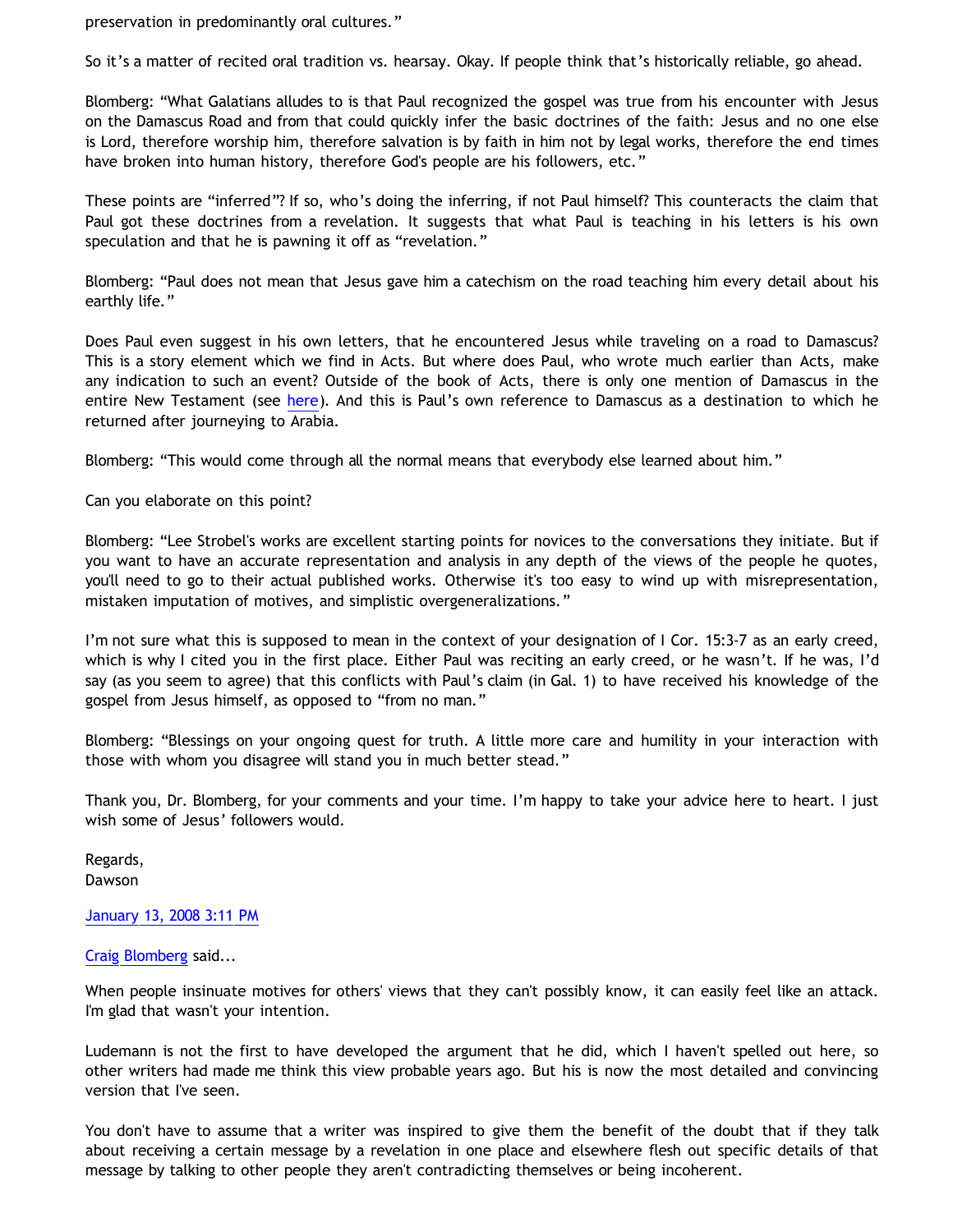OK, I will go ahead.  $\ldots$  :)

Jews had centuries of prophets and apocalypticists believing they had heard "revelation" from God and speaking of the things they inferred from that as part of the revelation if they believed that those items necessarily followed. The point is still that these bits didn't come from talking to the apostles or other earlier Christians.

No, he doesn't refer to a road to Damascus. He just speaks of a revelation from God. What's interesting in Galatians 1 is that he goes on to talk about how he didn't immediately consult the apostles in Jerusalem; that came 3 and 17 years later. But the most likely chronology of Paul's life and letters, even without taking Acts into account, puts Galatians in 49. Jesus' death was most likely 30, so this "revelation" was probably 32, about the earliest possible date for the conversion of Saul of Tarsus. So there is really nothing else he is likely to be talking about.

Talking to other people, interviewing eyewitnesses or other official oral tradents, attending Christian worship services, re-reading the Hebrew Scriptures and reflecting on them through fresh lenses, and possibly even accessing some of the shorter written sources ( that predated the final form of the Gospels.

It was an apparently too guarded way of saying that Strobel, for the sake of writing an introductory primer, overly simplifies many issues and thus is an easy target for more sophisticated opponents. But, as in any speech and debate team, we have to take on the most nuanced and strongest arguments of those with whom we disagree. Or, at the risk of sounding self-serving, I'd like to think that if you read my recently revised Historical Reliability of the Gospels, you'd recognize the case is much stronger (whether or not you ultimately accepted it) than it might appear just from the two opening chapters of Case for Christ.

Yes, this distresses me too. I can assure you that there are countless Christians out there, a majority in fact, who do behave this way. But almost by definition, therefore, they tend not to be the ones who read and write on blogs or are the most high profile apologists for the faith in other contexts. I'd love to introduce you to my Christian friends who are a far cry from the average "outraged" Christian posting on a skeptical blogsite. The latter are not doing anyone a service.

[January 13, 2008 3:56 PM](http://bahnsenburner.blogspot.com/2008/01/261754976697752789)

[Bahnsen Burner](http://www.blogger.com/profile/11030029491768748360) said...

Blomberg: "When people insinuate motives for others' views that they can't possibly know, it can easily feel like an attack. I'm glad that wasn't your intention."

If I wanted to "attack" you, I would have devoted much more internet ink than I did in my blog when I simply cited you as a source which holds that I Cor. 15 contains a creed. That is still your position, is it not?

Blomberg: "Ludemann is not the first to have developed the argument that he did, which I haven't spelled out here, so other writers had made me think this view probable years ago. But his is now the most detailed and convincing version that I've seen."

Okay, so in other words, you're not the only one who thinks Paul was reciting a creed in I Cor. 15. That's good news for me! Thank you! I can put Ludemann's and your name to this. Who else? I'd love some more names to put to this thesis.

Blomberg: "You don't have to assume that a writer was inspired to give them the benefit of the doubt that if they talk about receiving a certain message by a revelation in one place and elsewhere flesh out specific details of that message by talking to other people they aren't contradicting themselves or being incoherent."

In fact, I don't assume that any writer is (divinely) "inspired." But if he says on the one hand that he received the message he is publicizing from a divine source, and on the other hand appears to be "inferring" his conclusions on his own assumption, then I would take this as a direct conflict to such claim.

Blomberg: "Jews had centuries of prophets and apocalypticists believing they had heard "revelation" from God and speaking of the things they inferred from that as part of the revelation if they believed that those items necessarily followed. The point is still that these bits didn't come from talking to the apostles or other earlier Christians."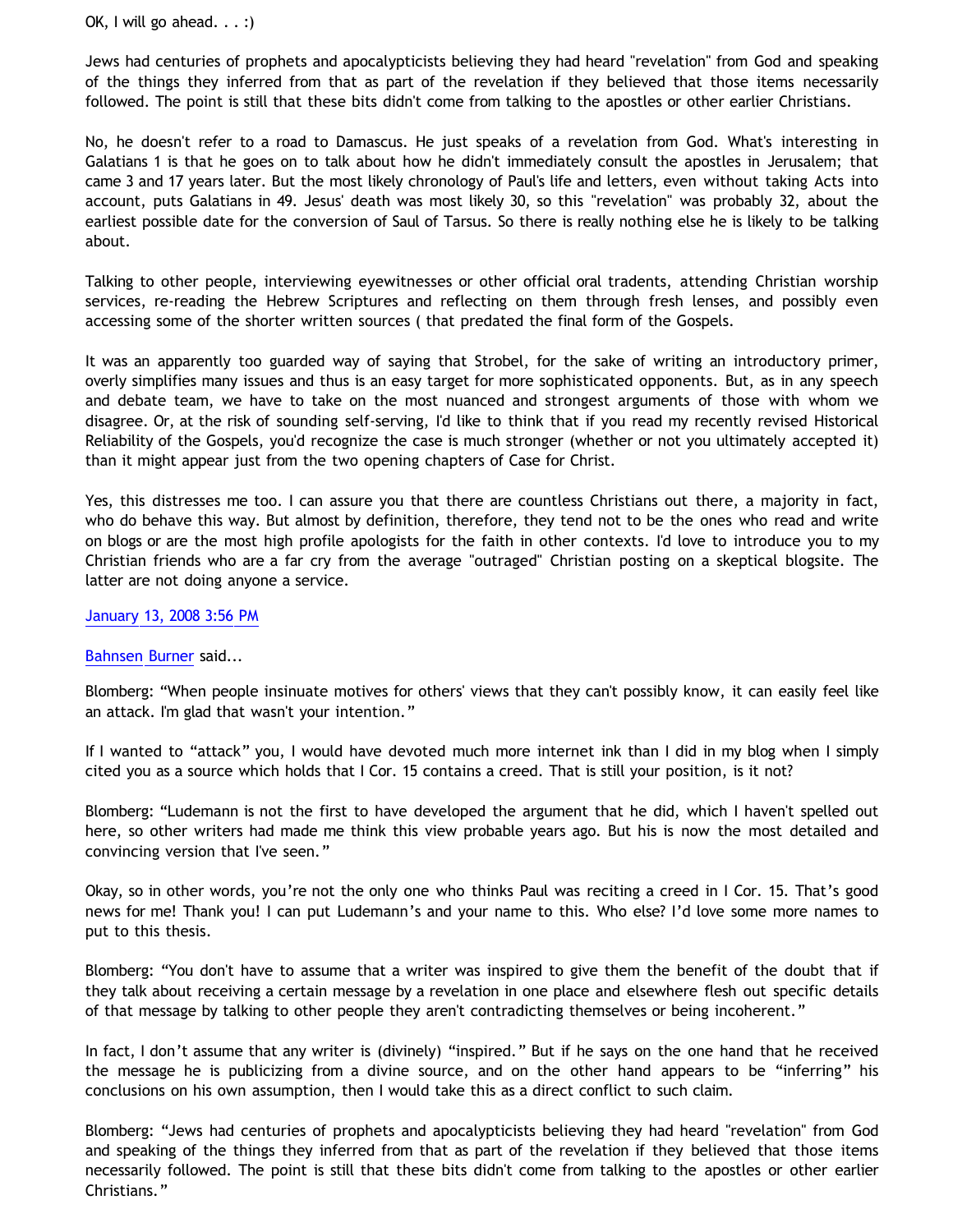It would be quite easy for someone who believes he is guided by a divine source to suppose that his inferences are divinely guided. But it would not follow from this that his conclusions are in fact divinely inspired or even soundly drawn. People can believe all kinds of things, but in the end they still have only their own fallible minds by which to draw their conclusions. It matters not if they were drawing from a tradition of self-proclaimed prophets or apostles who claimed to be divinely led. It could have been speculation, it could have been reasonable inference from questionable premises which they accepted as truthful, it could have been hearsay that they took as divine truth. Either way, their conclusions are open to question, and we would be wrong to accept them unquestionably. Many, however, disagree with me on this, and suppose that we should accept certain claims as unquestionably true, depending on their sources.

Blomberg: "No, he doesn't refer to a road to Damascus. He just speaks of a revelation from God."

Right. Paul nowhere mentions a "road to Damascus," but he does speak of "a revelation from God." And yet, he undermines the claim to having received his knowledge from "a revelation from God" if he falls back on an oral tradition to make his case or inform his position. If he had truly received his gospel from a divine revelation, he wouldn't need to appeal to oral tradition, or incorporate it into his case. Perhaps you disagree with this.

Blomberg: "What's interesting in Galatians 1 is that he goes on to talk about how he didn't immediately consult the apostles in Jerusalem; that came 3 and 17 years later."

Right – and I raise this point in my Part 3 of this series, which I probably will not publish until tomorrow or Tuesday at the earliest. Acts portrays Paul as immediately subordinating himself to the Jerusalem elders, even though by Paul's own hand we read that it was several years before he even met with them, and even then there were conflicts. So the NT record is definitely at odds with itself.

Blomberg: "But the most likely chronology of Paul's life and letters, even without taking Acts into account, puts Galatians in 49. Jesus' death was most likely 30, so this 'revelation' was probably 32, about the earliest possible date for the conversion of Saul of Tarsus. So there is really nothing else he is likely to be talking about."

Can Jesus' death be put at AD 30 by anything that Paul, the earliest writer in the NT, states? Or, is the only indication for AD 30 (or thereabouts) found only in the gospels, which post-date Paul's letters by at least a decade, if not more?

Blomberg: "Talking to other people, interviewing eyewitnesses or other official oral tradents, attending Christian worship services, re-reading the Hebrew Scriptures and reflecting on them through fresh lenses, and possibly even accessing some of the shorter written sources ( that predated the final form of the Gospels."

That's quite a hodgepodge you describe here. What's it all supposed to add up to? Reliable historical accounts?

Blomberg: "It was an apparently too guarded way of saying that Strobel, for the sake of writing an introductory primer, overly simplifies many issues and thus is an easy target for more sophisticated opponents."

I see. It's Strobel's fault then. Got it.

Blomberg: "But, as in any speech and debate team, we have to take on the most nuanced and strongest arguments of those with whom we disagree. Or, at the risk of sounding self-serving, I'd like to think that if you read my recently revised *Historical Reliability of the Gospels*, you'd recognize the case is much stronger (whether or not you ultimately accepted it) than it might appear just from the two opening chapters of Case for Christ."

To be honest, Dr. Blomberg, if your statements in Strobel's *The Case for Christ* are any indication, I would most likely be prone not to invest either the time or the money in something you've written. But, you want to sell books, and I don't blame you for this. So I have put your newly revised book into my queue at Amazon.com. It will be a while before I make my next purchase; I recently ordered Beversluis' book on Lewis, and it still hasn't arrived. I'm not very happy with Amazon.com right now. But as soon as your book is available (and I have the funds), I'll put the order through and check out your book. I'll be happy to post my responses to your book on my blog, even though you apparently do not take the presuppositionalist approach to apologetics.

Blomberg: "Yes, this distresses me too. I can assure you that there are countless Christians out there, a majority